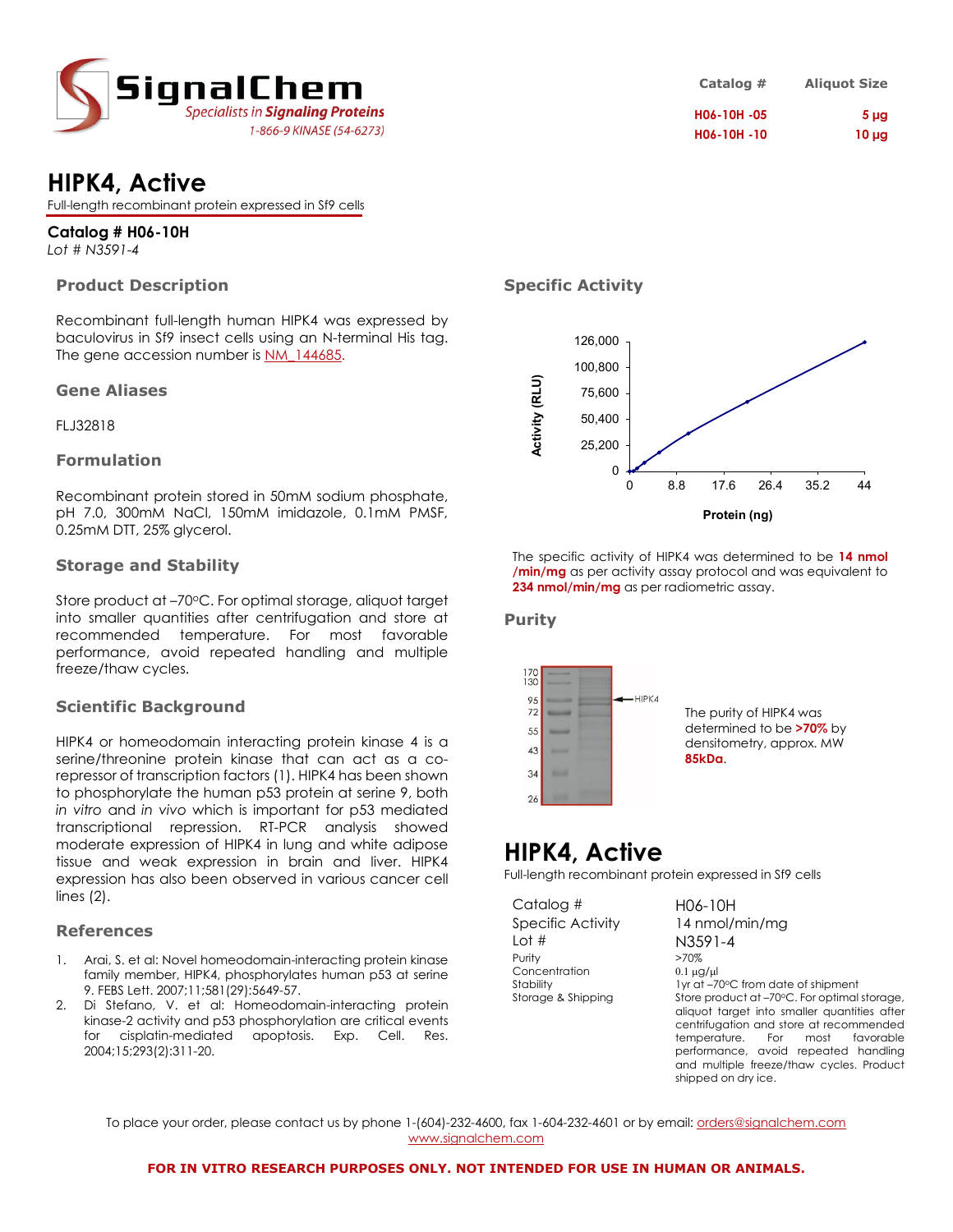# **Activity Assay Protocol**

**Reaction Components**

#### **Active Kinase** (Catalog #: H06-10H)

Active HIPK4 (0.1 $\mu$ g/ $\mu$ I) diluted with Kinase Dilution Buffer IX (Catalog #: K29-09) and assayed as outlined in sample activity plot. (Note: these are suggested working dilutions and it is recommended that the researcher perform a serial dilution of Active HIPK4 for optimal results).

**Kinase Assay Buffer III (5x)** (Catalog #: K03-09)

Buffer components: 200mM Tris-HCl, pH 7.4, 100mM MgCl2 and 0.5mg/ml BSA. Add fresh DTT prior to use to a final concentration of 250µM.

**Kinase Dilution Buffer IX (1x)** (Catalog #: K29-09)

Kinase Assay Buffer III (Catalog #: K03-09) diluted at a 1:4 ratio (5X dilution) with cold, distilled H<sub>2</sub>O. Add fresh DTT prior to use to a final concentration of  $50 \mu M$ .

#### **ADP-GloTM Kinase Assay Kit (Promega, Cat # V9101)**

 ATP solution, 10mM ADP solution, 10mM ADP-Glo<sup>™</sup> Reagent Kinase Detection Reagent

**Substrate** (Catalog #: M42-51N)

Myelin basic protein (MBP) diluted in 100mM MOPS buffer (pH 6.5) to a final concentration of 0.5mg/ml.

#### **Assay Protocol**

The HIPK4 assay is performed using the ADP-Glo™ Kinase Assay kit (Promega; Cat# V9101) which quantifies the amount of ADP produced by the HIPK4 reaction. The ADP- Glo<sup>TM</sup> Reagent is added to terminate the kinase reaction and to deplete the remaining ATP, and then the Kinase Detection Reagent is added to convert ADP to ATP and to measure the newly synthesized ATP using luciferase/luciferin reaction.

- **Step 1.** Thaw the Active HIPK4, Kinase Assay Buffer III (5x), and Substrate on ice. Prepare a 15µL enzyme dilution using Kinase Dilution Buffer IX (1x), at the desired concentration, in a pre-chilled 96-well plate.
- **Step 2.** Prepare a substrate/ATP mixture as follows (25µM ATP example):

| Component                    | Amount $(uL)$ | Component             | Amount $(uL)$ |
|------------------------------|---------------|-----------------------|---------------|
| 10mM ATP Solution            |               | Substrate at 0.5mg/mL | 80            |
| Kinase Assay Buffer III (5x) | 79            |                       |               |

**Step 3.** Transfer the following reaction components prepared in Steps 1 and 2 to a 384-well opaque plate, bringing the reaction volume up to 5µL:

**Component 1.** 3µl of diluted Active HIPK4 (Catalog #H06-10H)

- **Component 2.** 2µl of Substrate/ATP mix as prepared in the table above. This initiates the reaction.
- **Step 4.** Set up the blank control as outlined in step 2, excluding the addition of the kinase. Replace the kinase with an equal volume of Kinase Dilution Buffer IX (1x).
- **Step 5.** Incubate at ambient temperature for 40 minutes.
- **Step 6.** After the 40-minute incubation period, terminate the reaction and deplete the remaining ATP by adding 5µl of ADP-Glo<sup>TM</sup> Reagent. Spin down and shake the 384-well plate. Then incubate the reaction mixture for another 40 minutes at ambient temperature.
- **Step 7.** Then add 10µl of the Kinase Detection Reagent to the 384-well plate and incubate the reaction mixture for another 30 minutes at ambient temperature.
- **Step 8.** Read the 384-well reaction plate using the Luminescence Module Protocol on a GloMax®-Multi Microplate Multimode Reader (Promega; Cat# E7061).
- **Step 9.** Determine the corrected activity (RLU) by removing the blank control value (see Step 4) for each sample and calculate the kinase specific activity as outlined below.

**Calculation of Specific Activity of ADP (RLU/pmol)**

From ATP-ADP conversion curve, determine RLU/pmol of ADP

#### **Kinase Specific Activity (SA) (pmol/min/**µ**g or nmol/min/mg)**

Corrected RLU from reaction / [(SA of ADP in RLU/pmol)\*(Reaction time in min)\*(Enzyme amount in µg or mg)

To place your order, please contact us by phone 1-(604)-232-4600, fax 1-604-232-4601 or by email: [orders@signalchem.com](mailto:orders@signalchem.com) [www.signalchem.com](http://www.signalchem.com/)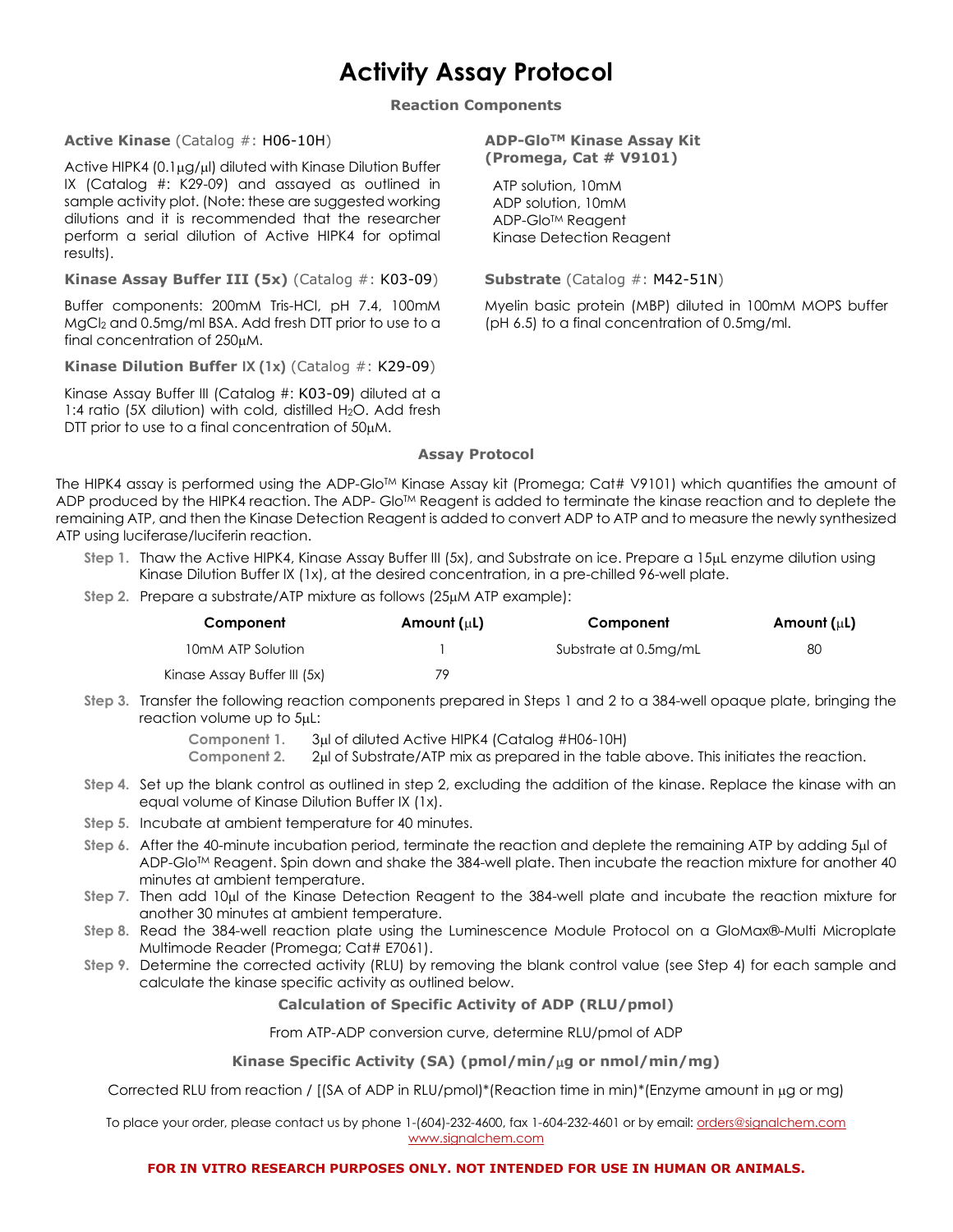# **SAFETY DATA SHEET**

# **Article 1 – Product Identification**

#### **Product Name: HIPK4, Active Catalog # H06-10H**

This product is sold only for research use by qualified laboratory personnel, and is not to be used as a drug, medical device, food additive, *cosmetic, nor household chemical. It is not to be used in diagnostic, therapeutic, consumer, agricultural, nor pesticidal applications.*

Street Address: *110-13120 Vanier Place* City, Prov. Postal Code: *Richmond, BC, V6V 2J2* Fax: 604-232-4601 EMERGENCY PHONE: 604-232-4600

Manufacturer's Name: SignalChem Biotech Inc.

#### **Article 2 - Hazard Identification**

- **WHMIS Classification:** Not WHMIS controlled.
- **GHS classification:** Skin irritation (Category 3); Eye irritation (Category 2B).
- **Hazard Pictograms:** none.
- **Signal words:** Warning.
- **Hazard statements:** Causes mild skin irritation (H316); Causes eye irritation (H320).
- **Precautionary statements:** IF IN EYES: Rinse cautiously with water for several minutes. Remove contact lenses, if present and easy to do. Continue rinsing. (P305 + P351 + P338).
- **Other hazards:** none known.

## **Article 3 – Composition/Information on Ingredients**

**Chemical Characterization:** Mixtures. **Description:** This product consists of the substances listed below.

| Common name                          | Chemical name                               | CAS-No.           | Concentration |
|--------------------------------------|---------------------------------------------|-------------------|---------------|
| Glycerol                             | Glycerol                                    | $56 - 81 - 5$     | 25%           |
| <b>NaCl</b>                          | Sodium chloride                             | 7647-14-5         | 1.75%         |
| Imidazole                            | 1,3-Diaza-2,4-cyclopentadiene               | 288-32-4          | ≤1.02%        |
| Sodium Phosphate, Dibasic            | Sodium Phosphate, Dibasic                   | 7782-85-6         | 1.34%         |
| Protein                              |                                             | No data available | ≤0.02%        |
| DTT: Dithiothreitol                  | $(R^*, R^*)$ -1,4-Dimercaptobutane-2,3-diol | 3483-12-3         | 0.0038%       |
| PMSF; Phenylmethanesulfonyl fluoride | a-Toluenesulphonyl fluoride                 | 329-98-6          | $0.002\%$     |

# **Article 4 – First-aid Measures**

- **General information:** Consult a physician by providing the SDS.
- **After inhalation:** Breathe in fresh air. If cannot breath, give artificial respiration and consult a physician.
- **After skin contact:** Immediately wash with soap and plenty of water and rinse thoroughly. Consult a physician.
- **After eye contact:** Rinse opened eyes with plenty of water for at least 15 minutes. Consult a physician.
- After swallowing: rinse the mouth with plenty of water and consult a physician.

## **Article 5 - Fire-fighting Measures**

- **Suitable extinguishing media:** Use water spray, extinguishing powder, carbon dioxide, or other appropriate measure that is suitable to the environment.
- **Specific hazards arising from the substance or mixture:** None known.
- **Special protective equipment and precautions for fire-fighters:** Self-contained breathing apparatus if necessary.

To place your order, please contact us by phone 1-(604)-232-4600, fax 1-604-232-4601 or by email: [orders@signalchem.com](mailto:orders@signalchem.com) [www.signalchem.com](http://www.signalchem.com/)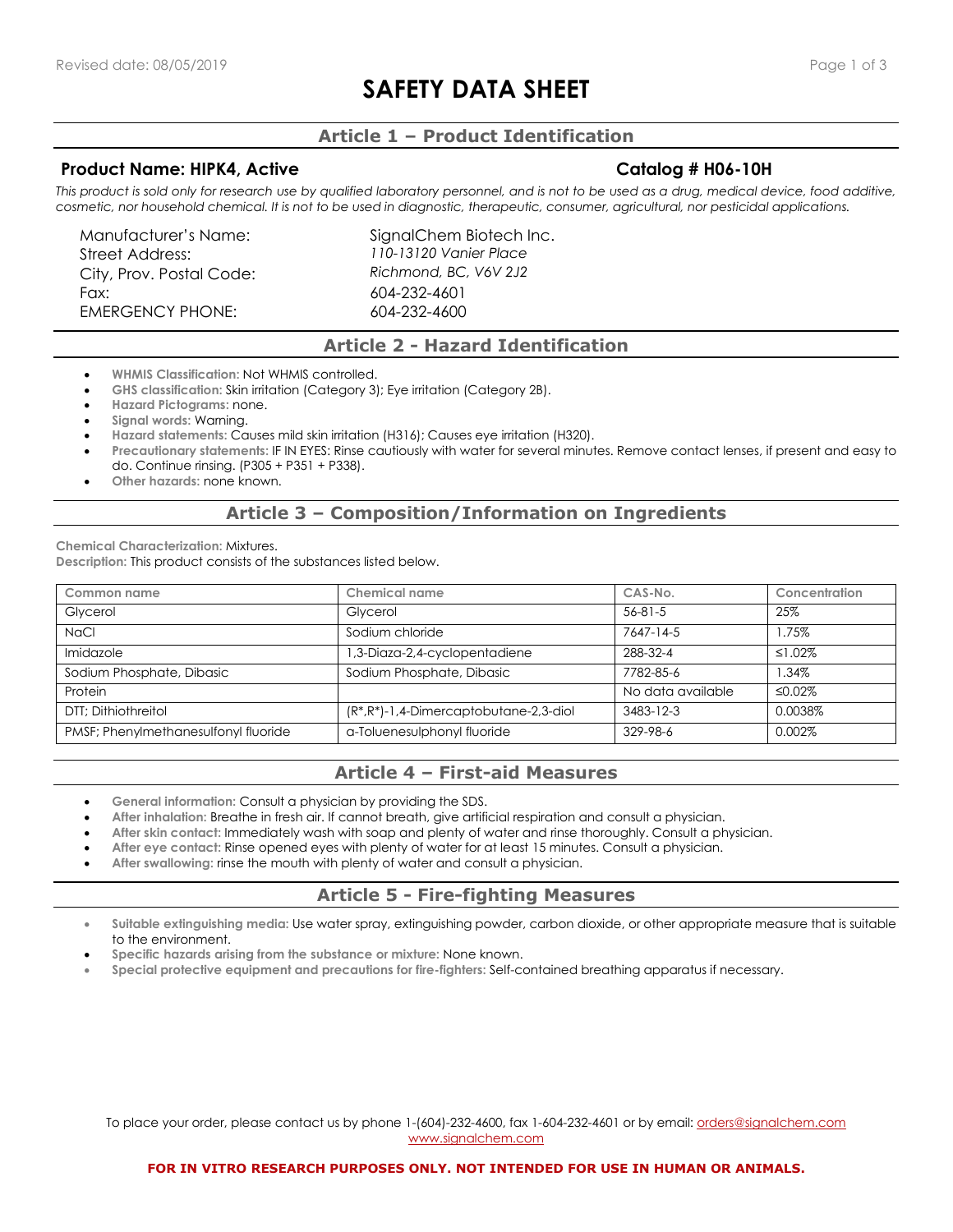# **SAFETY DATA SHEET**

## **Article 6 – Accidental Release Measures**

- **Personal precautions, protective equipment and emergency procedures:** Apply standard laboratory practices and personal protective equipment. Avoid breathing vapors, mist, or gas. Ensure adequate ventilation.
- **Environmental precautions:** Do not allow to enter drains.
- **Methods and materials for containment and cleaning up:** Absorb on sand or vermiculite and place in closed containers for disposal.

# **Article 7 - Handling and Storage**

- **Precautions for sate handling:** Wear chemical safety goggles and compatible chemical-resistant gloves. Avoid inhalation, contact with eyes, skin or clothing.
- **Conditions for safe storage:** Store in a dry and well-ventilated place in -70 °C. Keep container upright and tightly closed.

# **Article 8 - Exposure Controls/Personal Protection**

• **Components with limit monitoring values at workplace:**  Glycerol (CAS-No: 56-81-5)

| <b>Values</b> | <b>Control parameters</b>               | <b>Regulations</b>       |
|---------------|-----------------------------------------|--------------------------|
| <b>TWA</b>    | 10 mg/m <sup>3</sup> for mist           | British Columbia, Canada |
| <b>TWA</b>    | 3 mg/m <sup>3</sup> for respirable mist | British Columbia, Canada |
| <b>TWA</b>    | $10 \text{ mg/m}^3$                     | Alberta, Canada          |
| <b>TWAEV</b>  | $10 \text{ mg/m}^3$                     | Ontario, Canada          |
| <b>TWAEV</b>  | $10 \text{ mg/m}^3$                     | Quebec, Canada           |
| <b>TWA</b>    | $10 \text{ mg/m}^3$                     | <b>USA</b>               |
|               |                                         |                          |

• **Appropriate engineering controls:**

 Apply adequate ventilation including mechanical exhaust or laboratory fume hood. Follow standard laboratory practices. • **Individual protection measures:** 

**Respiratory protection:**

Use appropriate respirator if there is inadequate ventilation by following the government standards.

**Hand protection:**

 Wear gloves and use proper glove removal technique to avoid skin contact. Discard gloves after use by following the applicable laboratory regulations. Wash and dry hands.

**Eye/face protection:**

Safety goggles with side-shields approved under appropriate government standards.

**Skin/body protection:**

Use appropriate clothing, footwear and any additional protection measures to protect from splashing or contamination.

# **Article 9 – Physical and Chemical Properties**

| Appearance: Colorless fluid.                   | Danger of explosion: Product does not present an explosion hazard. |
|------------------------------------------------|--------------------------------------------------------------------|
| Odour/Odour Threshold: Not determined.         | Explosion limits: Lower: 0.9 Vol %; Upper: 0.0 Vol %.              |
| pH: Not available.                             | Decomposition temperature: Not available.                          |
| Melting point/freezing point: Not determined.  | Vapor pressure at 20 °C: 0.1 hPa                                   |
| Boiling point/Boiling range: 100 °C.           | Density: Not determined.                                           |
| Flash point: $> 100$ °C.                       | Relative density: Not determined.                                  |
| Flammability (solid, gaseous): Not determined. | Vapor density: Not determined.                                     |
| Ignition temperature: 400 °C.                  | Evaporation rate: Not determined.                                  |
| Auto-igniting: Product is not self-igniting.   | Solubility in / Miscibility with Water: Fully miscible.            |

# **Article 10 - Stability and Reactivity**

- **Reactivity:** Stable under recommended transport and storage conditions.
- **Chemical stability:** Stable under recommended transport and storage conditions.
- **Possible hazardous reactions:** No dangerous reactions known.
- **Conditions to avoid:** Heat and moisture.
- **Incompatible materials:** Strong acids/bases, strong oxidizing/reducing agents.
- **Hazardous decomposition products:** Carbon oxides may formed under fire conditions; no known decomposition information for other decomposition products.

To place your order, please contact us by phone 1-(604)-232-4600, fax 1-604-232-4601 or by email: *orders@signalchem.com* [www.signalchem.com](http://www.signalchem.com/)